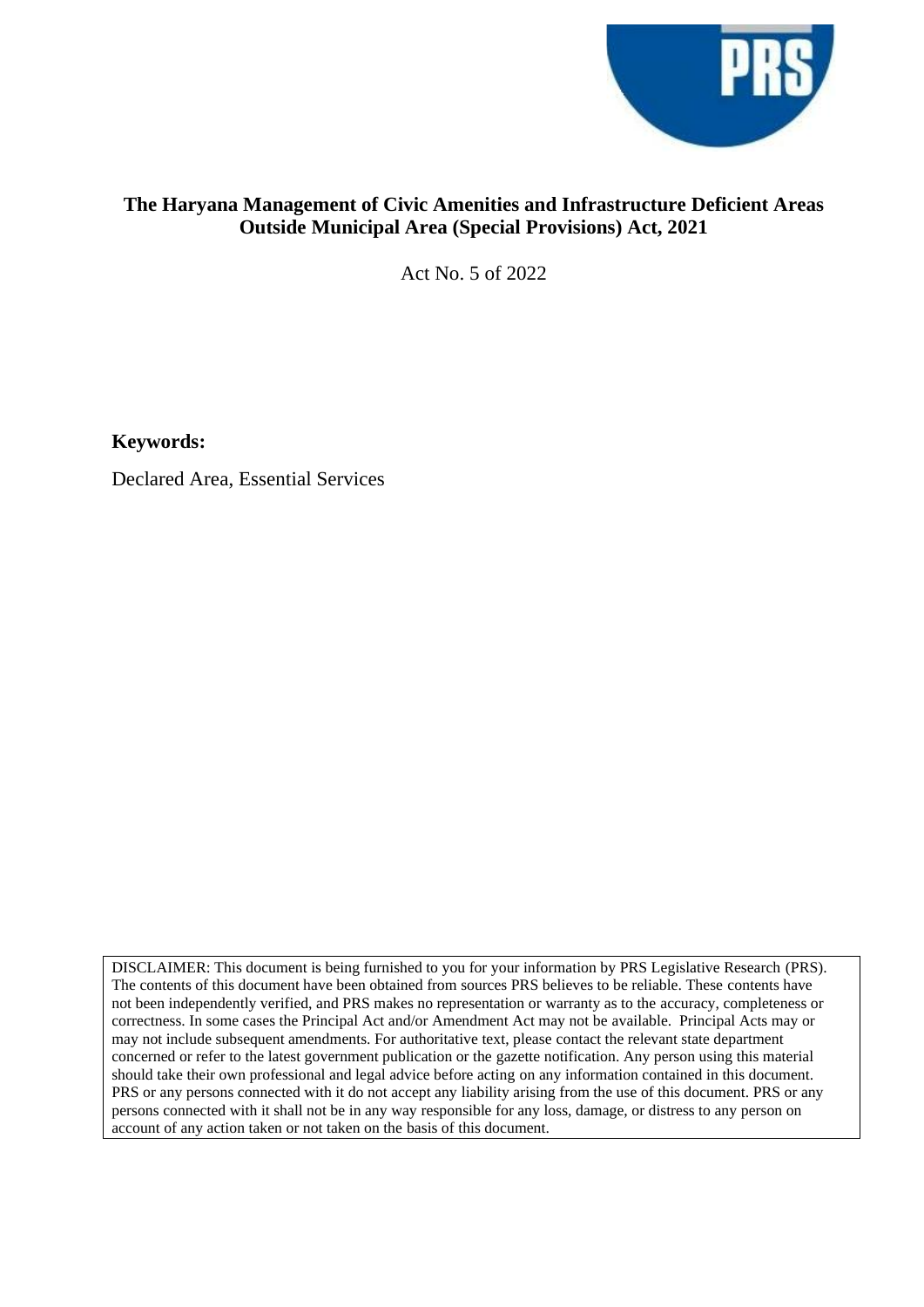## **PART - I**

## **HARYANA GOVERNMENT**

## LAW AND LEGISLATIVE DEPARTMENT

## **Notification**

# The 17th January, 2022

**No. Leg. 5/2022.—** The following Act of the Legislature of the State of Haryana received the assent of the Governor of Haryana on the 31st December, 2021 and is hereby published for general information:-

#### **HARYANA ACT NO. 5 OF 2022**

## **THE HARYANA MANAGEMENT OF CIVIC AMENITIES AND INFRASTRUCTURE DEFICIENT AREAS OUTSIDE MUNICIPAL AREA (SPECIAL PROVISIONS) ACT, 2021 AN**

## **ACT**

*to make special provisions for providing essential services in civic amenities and infrastructure deficient areas outside municipal area in the State of Haryana and for matters connected therewith and incidental thereto.* 

Be it enacted by the Legislature of the State of Haryana in the Seventy-second Year of the Republic of India as follows:-

**1.** This Act may be called the Haryana Management of Civic Amenities and Infrastructure Deficient Areas Outside Municipal Area (Special Provisions) Act, 2021. Short title.

- **2.** In this Act, unless the context otherwise requires,-
	- (a) "declared area" means an area declared to be civic amenities and infrastructure deficient area under section 3;
	- (b) "development agency" means such agency as the Government may, by notification in the Official Gazette, notify;
	- (c) "Director" means the Director, Town and Country Planning Department, Haryana;
	- (d) "District Level Scrutiny Committee" means a committee constituted under section 4;
	- (e) "essential services" includes water supply, sewerage, roads and street lights;
	- (f) "Government" means the Government of the State of Haryana;
	- (g) "municipal area" means the municipal area as defined in the Haryana Municipal Act, 1973 (24 of 1973) or the Haryana Municipal Corporation Act, 1994 (16 of 1994), as the case may be;
	- (h) "public land" means land owned by the Central or the State Government, Boards or Corporations constituted under any Central or State law or owned by the Central or State Government including the land owned by Gram Panchayat or municipality;
	- (i) "prescribed" means prescribed by the rules made under this Act;
	- (j) "unauthorized building" means building that has been erected in contravention of the provisions of the Haryana Development and Regulation of Urban Areas Act, 1975 (8 of 1975), the Haryana Scheduled Roads and Controlled Areas Restriction of Unregulated Development Act, 1963 (Punjab Act 41 of 1963), the Haryana New Capital (Periphery) Control Act, 1952 (Punjab Act 1 of 1953) or any other law for the time being in force;
	- (k) "unauthorized development" means an area that has been developed in contravention of the provisions of the Haryana Development and Regulation of Urban Areas Act, 1975 (8 of 1975), the Haryana Scheduled Roads and Controlled Areas Restriction of Unregulated Development Act, 1963 (Punjab Act 41 of 1963), the Haryana New Capital (Periphery) Control Act, 1952 (Punjab Act 1 of 1953) or any other law for the time being in force;

Definitions.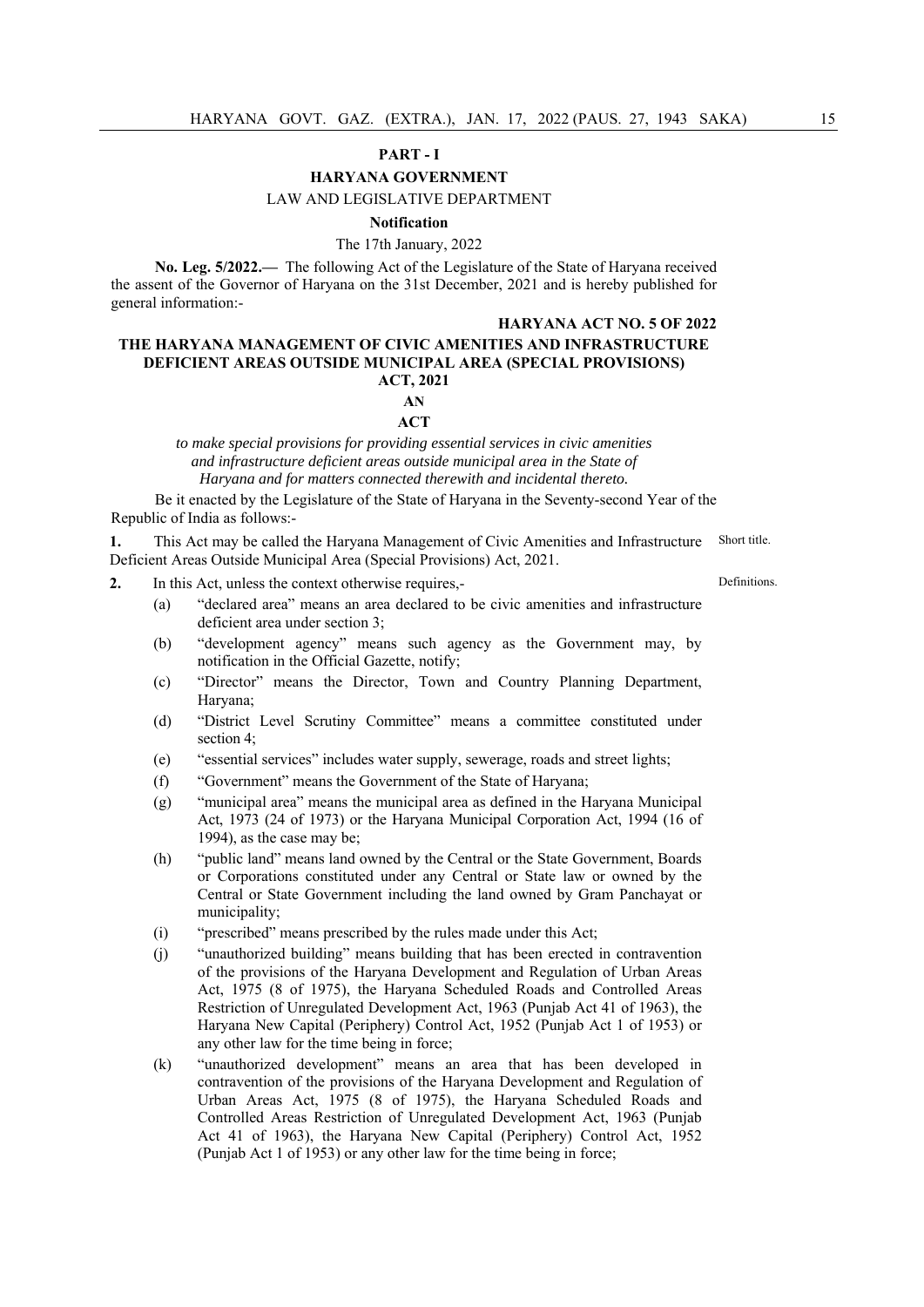(l) "unauthorized plot" means the area which has been sub-divided in contravention of the provisions of section 7 of the Haryana Development and Regulation of Urban Areas Act, 1975 (8 of 1975).

Declared area. **3.** (1) The Government may, by notification in the Official Gazette, declare any area outside the municipal area to be a civic amenities and infrastructure deficient area, after considering the recommendations made by the Director as per the criteria specified by the Government in this regard.

> (2) Notwithstanding anything contained in any other State law for the time being in force, any rules, regulations or bye-laws made thereunder, any judgment, decree or order of any court or any authority to the contrary, the Government shall take all possible measures to finalize criteria, policy guidelines and feasible strategies to deal with the problem of civic amenities and infrastructure deficiencies in the declared area.

District Level **4.** The Government shall, by notification in the Official Gazette, constitute a District Level Scrutiny Committee to be headed by the concerned Deputy Commissioner consisting of such number of members, as the Government may deem fit, which shall submit the proposal for the purposes of section 3 to the concerned Divisional Commissioner. The Divisional Commissioner shall forward his recommendations to the Director.

Proceedings to be kept in abeyance. **5.** All notices and restoration orders passed prior to the commencement of this Act or before the declaration is made under section 3 of the Act to this effect, as the case may be, by the Director or any officer authorized in this behalf in the declared area for initiating legal action against persons who have sub-divided the land without authority or have erected or re-erected unauthorized building or have made unauthorized development in contravention of the provisions of the Haryana Development and Regulation of Urban Areas Act, 1975 (8 of 1975), the Haryana Scheduled Roads and Controlled Areas Restriction of Unregulated Development Act, 1963 (Punjab Act 41 of 1963) or any other law for the time being in force, shall be deemed to have been suspended in the declared area and no further punitive action shall be taken except in the cases forwarded to or pending before any court of law.

- Regularization. **6.** Notwithstanding anything contained in any other State law for the time being in force, the concerned development agency under which the declared area falls, may initiate action for providing essential services in such an area and further the plots or buildings or development area located in the declared area shall, subject to the payment of fee and fulfillment of the terms and conditions within the specified time, as may be prescribed, be deemed to be regularized.
- Entitlement for benefit. **7.** No person shall be entitled to claim any benefit or relief unless all the terms and conditions, as specified by the Government have been fulfilled and requisite fee, as may be prescribed has been deposited.

Control by Government. **8.** The Director shall carry out such directions, as may be issued to him from time to time, by the Government for efficient administration of this Act.

- Power to issue directions. **9.** The Director with the approval of the Government may, from time to time or under the directions issued by the Government under section 8, shall issue directions as are necessary or expedient for carrying out the purposes of this Act.
- Power to relax. **10.** If the Government is of the opinion that the operation of any of the provisions of this Act or any part of notification issued under the Act causes or has caused undue hardship or circumstances exists which render it expedient to do so, it may, subject to such terms and conditions, as it may impose by an order, give relaxation to any class of persons or area or land from all or any of provisions of the Act.
- Protection of action taken in good faith. **11.** (1) No suit, prosecution or other legal proceedings shall lie against any person in respect of anything which is in good faith done or intended to be done in pursuance of this Act or the rules made thereunder.

No suit or other legal proceedings shall lie against the Government in respect of any damage caused or likely to be caused by anything which is in good faith done or intended to be done in pursuance of this Act or the rules made thereunder.

Bar of jurisdiction. **12.** No civil court shall have the jurisdiction to entertain any suit relating to matters falling under this Act or the rules made thereunder.

Scrutiny Committee.